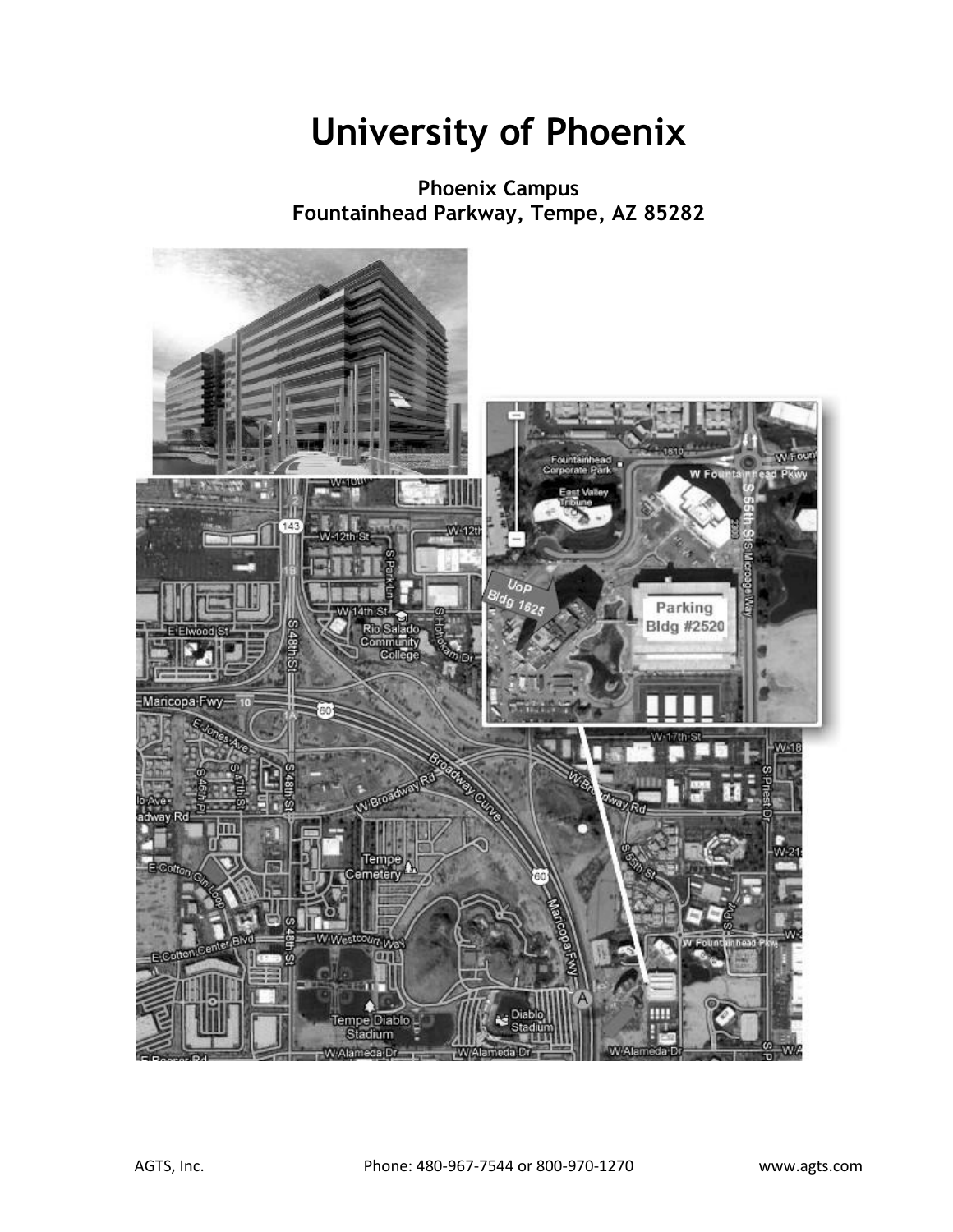## **NEW UNIVERSITY OF PHOENIX (UOP) DRIVING DIRECTIONS:**

**General Orientation:** The nearest major "cross streets" for the new University of Phoenix (UOP) campus are the I-10 Freeway at the "Broadway Curve." The training site is just east of I-10 and several blocks south of Broadway Road. **(This much you can Google, but don't try to Google the exact address—it will be misleading and confusing. Use one of the sets of directions below.)**

A. Coming from the west via I-10, take exit 153 (the AZ-143/48<sup>th</sup> St/Broadway exit) and turn right (south) on 48<sup>th</sup> St. Continue south on 48<sup>th</sup> Street until you get to get to Broadway Road. Turn left (east) on Broadway and continue east until you come to the stoplight at 55th St (just under a mile). Turn right (south) on 55<sup>th</sup> and follow it around until you come to the roundabout at the intersection of 55<sup>th</sup> and Fountainhead Parkway. Using the roundabout, continue south on  $55<sup>th</sup>$  to the second building on your right—the beige, multi-story UOP parking structure (Building 2520). Enter and park as far to the west inside the structure as possible (this will save time later). Once you've parked, proceed west to the 10 story University of Phoenix Building (Building 1625) across the footbridge. In the lobby, ask for directions to the AGTS classroom if it is not clear from the marquee.

**B. Coming up from the south via I-10**, take exit 153-B (52<sup>nd</sup> St /Broadway exit). When you get to Broadway Road, turn right (east) and continue east until you come to the stoplight at 55<sup>th</sup> St (about half a mile). Turn right (south) on  $55<sup>th</sup>$  and follow it around until you come to the roundabout at the intersection of  $55<sup>th</sup>$  and Fountainhead Parkway. Using the roundabout, continue south on  $55<sup>th</sup>$  to the second building on your right—the beige, multi-story UOP parking structure (Building 2520). Enter and park as far to the west inside the structure as possible (this will save time later). Once you've parked, proceed west to the 10-story University of Phoenix Building (Building 1625) across the footbridge. In the lobby, ask for directions to the AGTS classroom if it is not clear from the marquee.

## **C. Coming down from the north:**

**\* Via I-17 or via the 51**, use the directions "A" above

\* Via the 143, continue south until the 143 becomes 48<sup>th</sup> St and you come to Broadway Road. Turn left (east) on Broadway and continue east until you come to the stoplight at 55th St (just under a mile). Turn right (south) on  $55<sup>th</sup>$  and follow it around until you come to the roundabout at the intersection of  $55<sup>th</sup>$  and Fountainhead Parkway. Using the roundabout, continue south on  $55<sup>th</sup>$  to the second building on your right—the beige, multi-story UOP parking structure (Building 2520). Enter and park as far to the west inside the structure as possible (this will save time later). Once you've parked, proceed west to the 10-story University of Phoenix Building (Building 1625) across the footbridge. In the lobby, ask for directions to the AGTS classroom if it is not clear from the marquee.